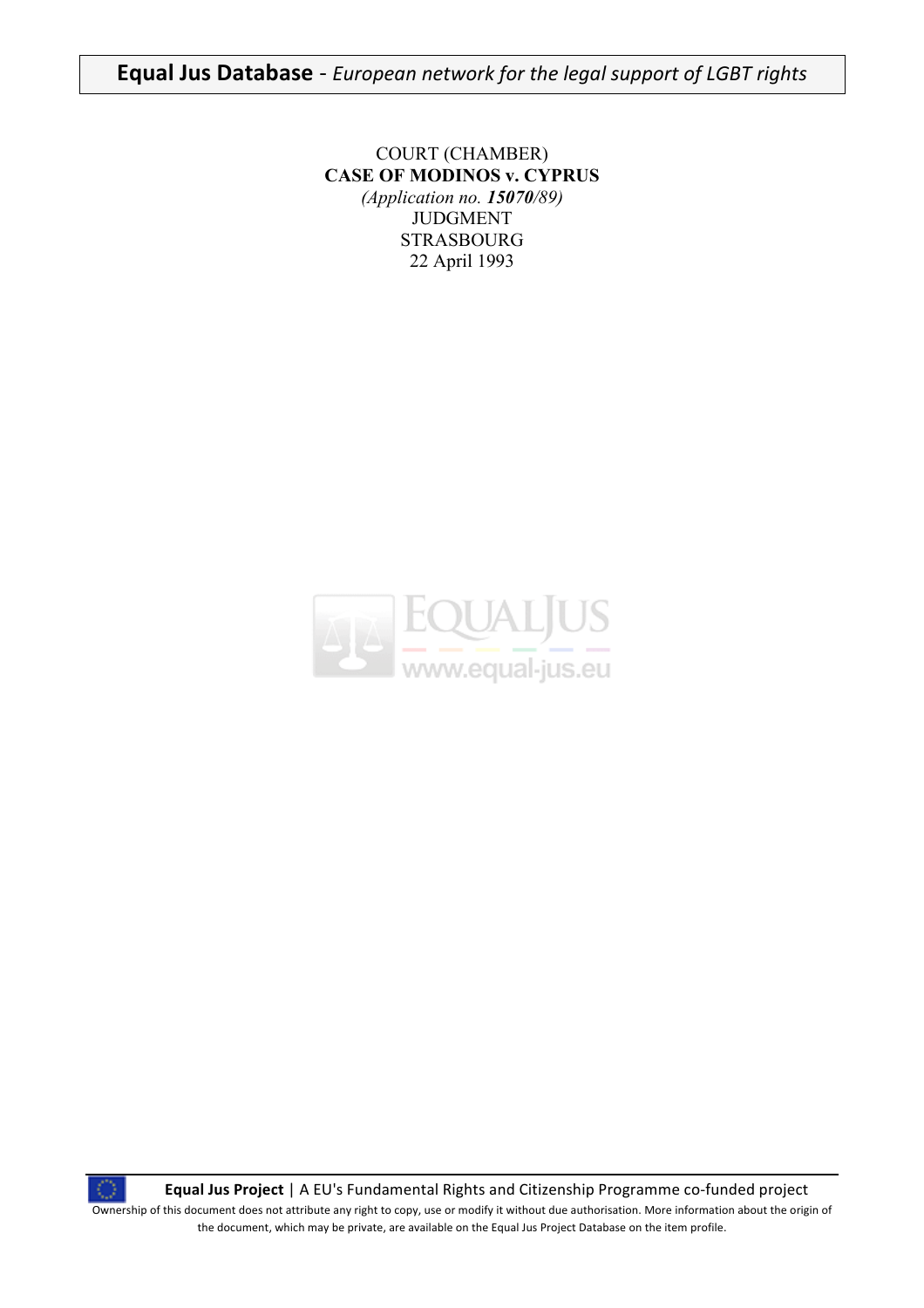# **In the case of Modinos v. Cyprus**<sup>∗</sup> **,**

The European Court of Human Rights, sitting, in accordance with Article 43 (art. 43) of the Convention for the Protection of Human Rights and Fundamental Freedoms ("the Convention")∗∗ and the relevant provisions of the Rules of Court, as a Chamber composed of the following judges:

Mr R. RYSSDAL, *President*, Mr F. MATSCHER, Mr R. BERNHARDT, Mr A. SPIELMANN, Mr I. FOIGHEL, Mr F. BIGI, Sir John FREELAND,

Mr A.B. BAKA,

Mr G. PIKIS, *ad hoc judge*,

and also of Mr M.-A. EISSEN, *Registrar*, and Mr H. PETZOLD, *Deputy Registrar*,

Having deliberated in private on 31 October 1992 and 25 March 1993,

Delivers the following judgment, which was adopted on the last-mentioned date:

## PROCEDURE

1. The case was referred to the Court on 21 February 1992 by the European Commission of Human Rights ("the Commission"), within the three-month period laid down in Article 32 para. 1 and Article 47 (art. 32-1, art. 47) of the Convention. It originated in an application (no. **15070**/89) against Cyprus lodged with the Commission under Article 25 (art. 25) on 25 May 1989 by Mr Alecos Modinos, a Cypriot citizen.

The Commission's request referred to Articles 44 and 48 (art. 44, art. 48) and to the declaration whereby Cyprus recognised the compulsory jurisdiction of the Court (Article 46) (art. 46). The object of the request was to obtain a decision as to whether the facts of the case disclosed a breach by the respondent State of its obligations under Article 8 (art. 8) of the Convention.

2. In response to the enquiry made in accordance with Rule 33 para. 3 (d) of the Rules of Court, the applicant stated that he wished to take part in the proceedings and designated the lawyer who would represent him (Rule 30).

3. The Chamber to be constituted included ex officio Mr A.N. Loizou, the elected judge of Cypriot nationality (Article 43 of the Convention) (art. 43), and Mr R. Ryssdal, the President of the Court (Rule 21 para. 3 (b)). In a letter to the President of 10 March 1992, Mr Loizou stated that he wished to withdraw pursuant to Rule 24 para. 3 as he had been a member of the Supreme Court of Cyprus in a case where comparable issues had been examined (see paragraph 11 below). On 10 April 1992 the Agent of the Government of Cyprus ("the Government") informed the Registrar that Mr Justice Georghios Pikis had been appointed as ad hoc judge (Article 43 of the Convention and Rule 23) (art. 43).

On 25 March 1992 the President had drawn by lot, in the presence of the Registrar, the names of the seven other members of the Chamber, namely Mr F. Matscher, Mr R. Bernhardt, Mr A. Spielmann, Mr I. Foighel, Mr F. Bigi, Sir John Freeland and Mr A.B. Baka (Article 43 in fine of the Convention and Rule 21 para. 4) (art. 43).

4. On 10 April 1992 the International Lesbian and Gay Association sought leave under Rule 37 para. 2 to submit written comments. On 12 May 1992 the President decided not to grant leave.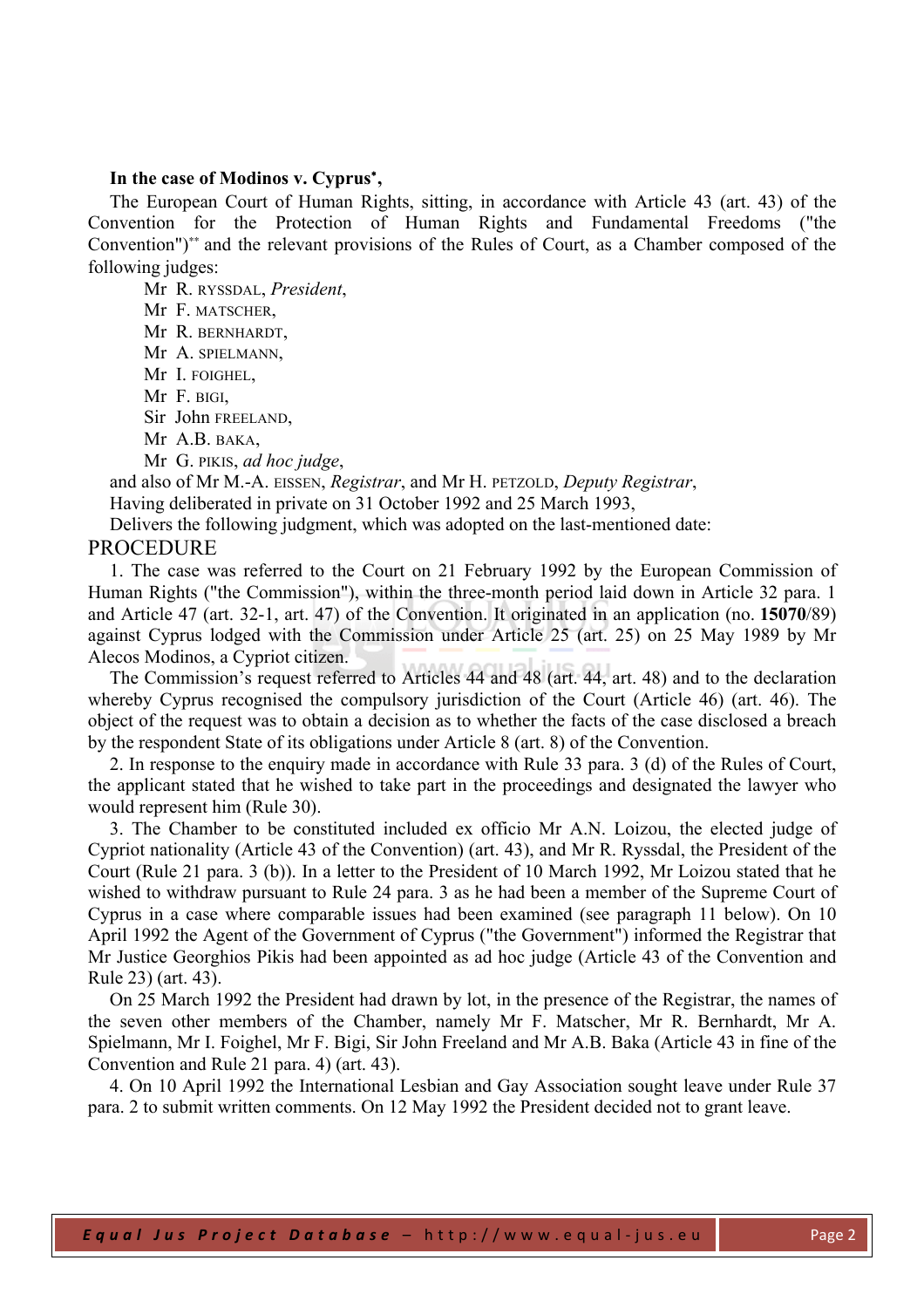5. Mr Ryssdal assumed the office of President of the Chamber (Rule 21 para. 5) and, through the Registrar, consulted the Agent of the Government, the Delegate of the Commission and the applicant's representative on the organisation of the procedure (Rules 37 para. 1 and 38). Pursuant to the order made in consequence, the Registrar received, on 17 June 1992, the applicant's and the Government's memorials. On 30 June the Secretary to the Commission informed him that the Delegate would submit his observations at the hearing.

6. In accordance with the President's decision, the hearing took place in public in the Human Rights Building, Strasbourg, on 27 October 1992. The Court had held a preparatory meeting beforehand. Prior to the hearing the applicant had filed a supplementary claim for costs.

There appeared before the Court:

- for the Government

Mr R. GAVRIELIDES, Senior Counsel, *Deputy Agent*,

Mrs L. KOURSOUMBA, Senior Counsel, *Counsel*;

- for the Commission

Mr L. LOUCAIDES, *Delegate*;

- for the applicant

Mr A. DEMETRIADES, Barrister-at-law, *Counsel*.

The Court heard addresses by Mr Gavrielides for the Government, by Mr Loucaides for the Commission and by Mr Demetriades for the applicant. During the hearing various documents were filed by the applicant.

# AS TO THE FACTS

7. The applicant is a homosexual who is currently involved in a sexual relationship with another male adult. He is the President of the "Liberation Movement of Homosexuals in Cyprus". He states that he suffers great strain, apprehension and fear of prosecution by reason of the legal provisions which criminalise certain homosexual acts. WWW. EQUAL IUS. EU

## **A. Criminal Code**

8. Sections 171, 172 and 173 of the Criminal Code of Cyprus, which predates the Constitution, provide as follows:

"171. Any person who -

(a) has carnal knowledge of any person against the order of nature; or (b) permits a male person to have carnal knowledge of him against the order of nature, is guilty of a felony and is liable to imprisonment for five years.

172. Any person who with violence commits either of the offences specified in the last preceding Section is guilty of a felony and liable to imprisonment for fourteen years.

173. Any person who attempts to commit either of the offences specified in Section 171 is guilty of a felony and is liable to imprisonment for three years, and if the attempt is accompanied with violence he is liable to imprisonment for seven years."

9. Various Ministers of Justice had indicated in statements to newspapers dated 11 May 1986, 16 June 1988 and 29 July 1990, that they were not in favour of introducing legislation to amend the law relating to homosexuality. In a statement to a newspaper on 25 October 1992 the Minister of the Interior stated, inter alia, that although the law was not being enforced he did not support its abolition.

#### **B. Constitutional provisions**

10. The relevant provisions of the Constitution of the Republic of Cyprus, which came into force on 16 August 1960, read as follows:

## **Article 15**

"1. Every person has the right to respect for his private and family life.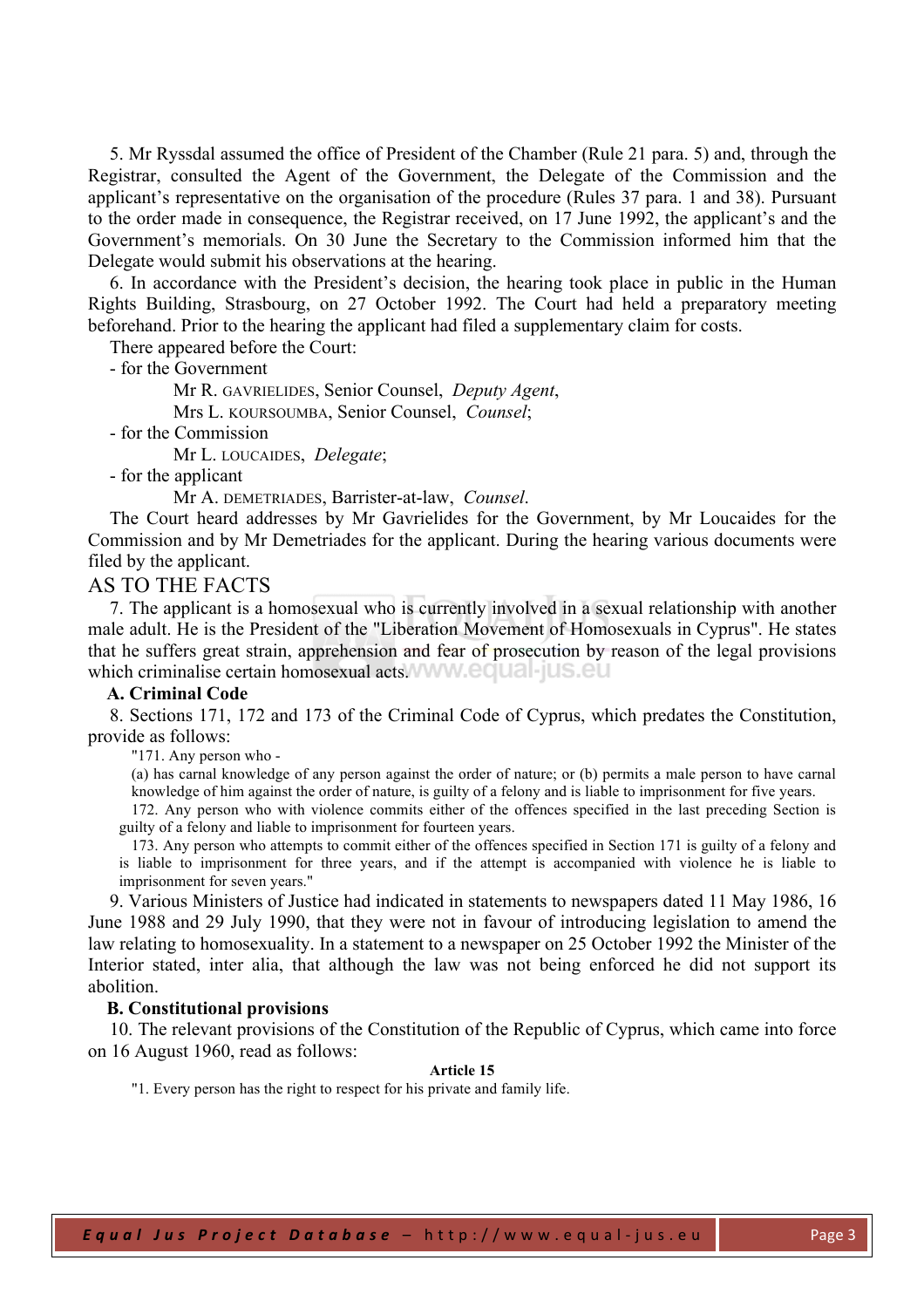2. There shall be no interference with the exercise of this right except such as is in accordance with the law and is necessary only in the interests of the security of the Republic or the constitutional order or the public safety or the public order or the public health or the public morals or for the protection of the rights and liberties guaranteed by this Constitution to any person."

#### **Article 169**

"1. ... 2. ...

3. Treaties, conventions and agreements concluded in accordance with the foregoing provisions of this Article shall have, as from their publication in the Official Gazette of the Republic, superior force to any municipal law on condition that such treaties, conventions and agreements are applied by the other party thereto."

# **Article 179**

"1. This Constitution shall be the supreme law of the Republic.

2. No law or decision of the House of Representatives or of any of the Communal Chambers and no act or decision of any organ, authority or person in the Republic exercising executive power or any administrative function shall in any way be repugnant to, or inconsistent with, any of the provisions of this Constitution."

## **Article 188**

"1. Subject to the provisions of this Constitution and to the following provisions of this Article, all laws in force on the date of the coming into operation of this Constitution shall, until amended, whether by way of variation, addition or repeal, by any law or communal law, as the case may be, made under this Constitution, continue in force on or after that date, and shall, as from that date be construed and applied with such modification as may be necessary to bring them into conformity with this Constitution.

2. ...

3. ...

4. Any court in the Republic applying the provisions of any such law which continues in force under paragraph 1 of this Article, shall apply it in relation to any such period, with such modification as may be necessary to bring it into accord with the provisions of the Constitution including the Transitional Provisions thereof.

5. In this Article -

'law' includes any public instrument made before the date of the coming into operation of this Constitution by virtue of such law;

'modification' includes amendment, adaptation and repeal."

#### **C. Case-law**

11. In the case of Costa v. The Republic (2 Cyprus Law Reports, pp. 120-133 [1982]) the accused - a 19 year-old soldier - was convicted of the offence of permitting another male person to have carnal knowledge of him contrary to section 171(b) of the Criminal Code. The offence was committed in a tent within the sight of another soldier using the same tent. The accused had contended that section 171(b) was contrary to Article 15 of the Constitution and/or Article 8 (art. 8) of the European Convention on Human Rights. In its judgment of 8 June 1982 the Supreme Court noted that, since the offence was not committed in private and since the accused was a soldier who was 19 years of age at the time, the constitutional and legal issues raised by the case fell outside the ambit of the construction given to Article 8 (art. 8) by the European Court of Human Rights in its Dudgeon v. the United Kingdom judgment of 22 October 1981 (Series A no. 45). The Supreme Court, nevertheless, added that it could not follow the majority view of the Court in the Dudgeon case and adopted the dissenting opinion of Judge Zekia. The court stated as follows:

"By adopting the dissenting opinion of Judge Zekia this Court should not be taken as departing from its declared attitude that, for the interpretation of provisions of the Convention, domestic tribunals should turn to the interpretation given by the international organs entrusted with the supervision of its application, namely, the European Court and the European Commission of Human Rights ...

In ascertaining the nature and scope of morals and the degree of the necessity commensurate to their protection, the jurisprudence of the European Court and the European Commission of Human Rights has already held that the conception of morals changes from time to time and from place to place, and that there is no uniform European conception of morals; that, furthermore, it has been held that state authorities of each country are in a better position than an international judge to give an opinion as to the prevailing standards of morals in their country; in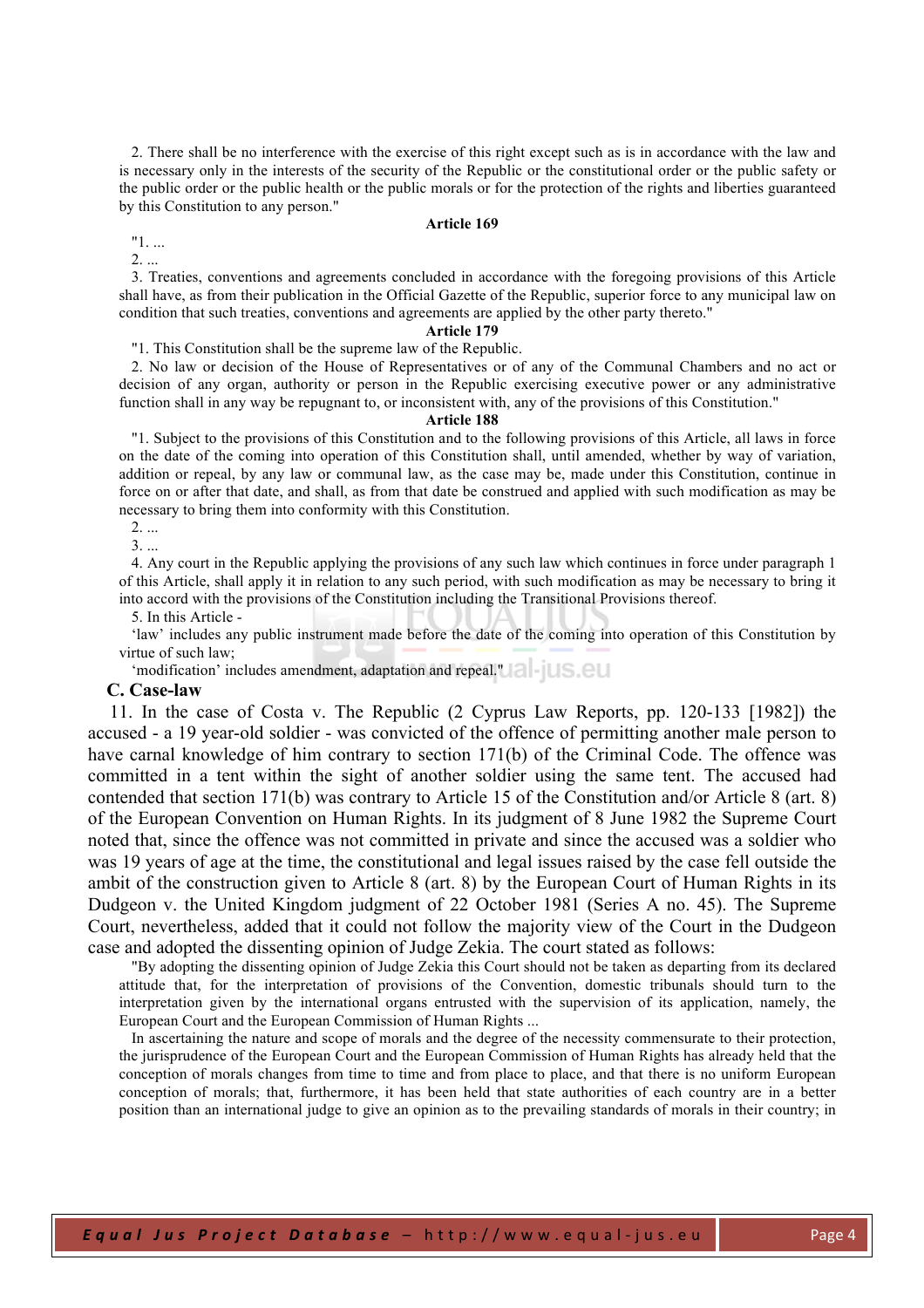view of these principles this Court has decided not to follow the majority view in the Dudgeon case, but to adopt the dissenting opinion of Judge Zekia, because it is convinced that it is entitled to apply the Convention and interpret the corresponding provisions of the Constitution in the light of its assessment of the present social and moral standards in this country; therefore, in the light of the aforesaid principles and viewing the Cypriot realities, this Court is not prepared to come to the conclusion that Section 171(b) of our Criminal Code, as it stands, violates either the Convention or the Constitution, and that it is unnecessary for the protection of morals in our country."

# **D. The prosecution policy of the Attorney-General**

12. There had been prosecutions and convictions in Cyprus for homosexual conduct in private between consenting adults up until the 1981 judgment of the European Court in the Dudgeon case (loc. cit.). When this case was pending before the European Court the Attorney-General requested the police not to continue with a prosecution under section 171 because of apparent conflict between that provision and Article 8 (art. 8) of the Convention. Since that date the Attorney-General's office has not allowed or instituted any prosecution which conflicts with either Article 8 (art. 8) of the Convention or Article 15 of the Constitution, in so far as they relate to homosexual behaviour in private between consenting adults.

Under Article 113 of the Constitution of Cyprus the Attorney-General is vested with competence to institute and discontinue criminal proceedings in the public interest. Although he could not prevent a private prosecution from being brought he can intervene to discontinue it.

# PROCEEDINGS BEFORE THE COMMISSION

13. In his application before the Commission (no. **15070**/89) lodged on 22 May 1989, the applicant complained that the prohibition on male homosexual activity constituted a continuing interference with his right to respect for private life in breach of Article 8 (art. 8) of the Convention.

14. On 6 December 1990 the Commission declared the application admissible. In its report of 3 December 1991, drawn up under Article 31 (art. 31) of the Convention, it concluded unanimously that there had been a breach of Article 8 (art. 8).

The full text of the Commission's opinion is reproduced as an annex to this judgment<sup>\*</sup>.

# FINAL SUBMISSIONS MADE BY THE GOVERNMENT

15. At the hearing on 27 October 1992 the Government requested the Court to find that there had been no breach of Article 8 (art. 8).

# AS TO THE LAW

# I. ALLEGED VIOLATION OF ARTICLE 8 (art. 8)

16. The applicant complained that the maintenance in force of provisions of the Cypriot Criminal Code (see paragraph 8 above) which criminalise private homosexual relations constitutes an unjustified interference with his right to respect for private life under Article 8 (art. 8) of the Convention which reads:

"1. Everyone has the right to respect for his private and family life, his home and his correspondence.

2. There shall be no interference by a public authority with the exercise of this right except such as is in accordance with the law and is necessary in a democratic society in the interests of national security, public safety or the economic well-being of the country, for the prevention of disorder or crime, for the protection of health or morals, or for the protection of the rights and freedoms of others."

#### **A. The existence of an interference**

17. The Government submitted that neither the applicant nor any other person in his situation could be lawfully prosecuted under sections 171, 172 and 173 of the Cypriot Criminal Code, since, to the extent that these provisions concerned homosexual relations in private between consenting male adults, they are in conflict with Article 15 of the Cypriot Constitution (see paragraph 10 above) and Article 8 (art. 8) of the Convention. To that extent the prohibition of such relations is in fact no longer in force. Moreover, since 1981 the Attorney-General, who has exclusive competence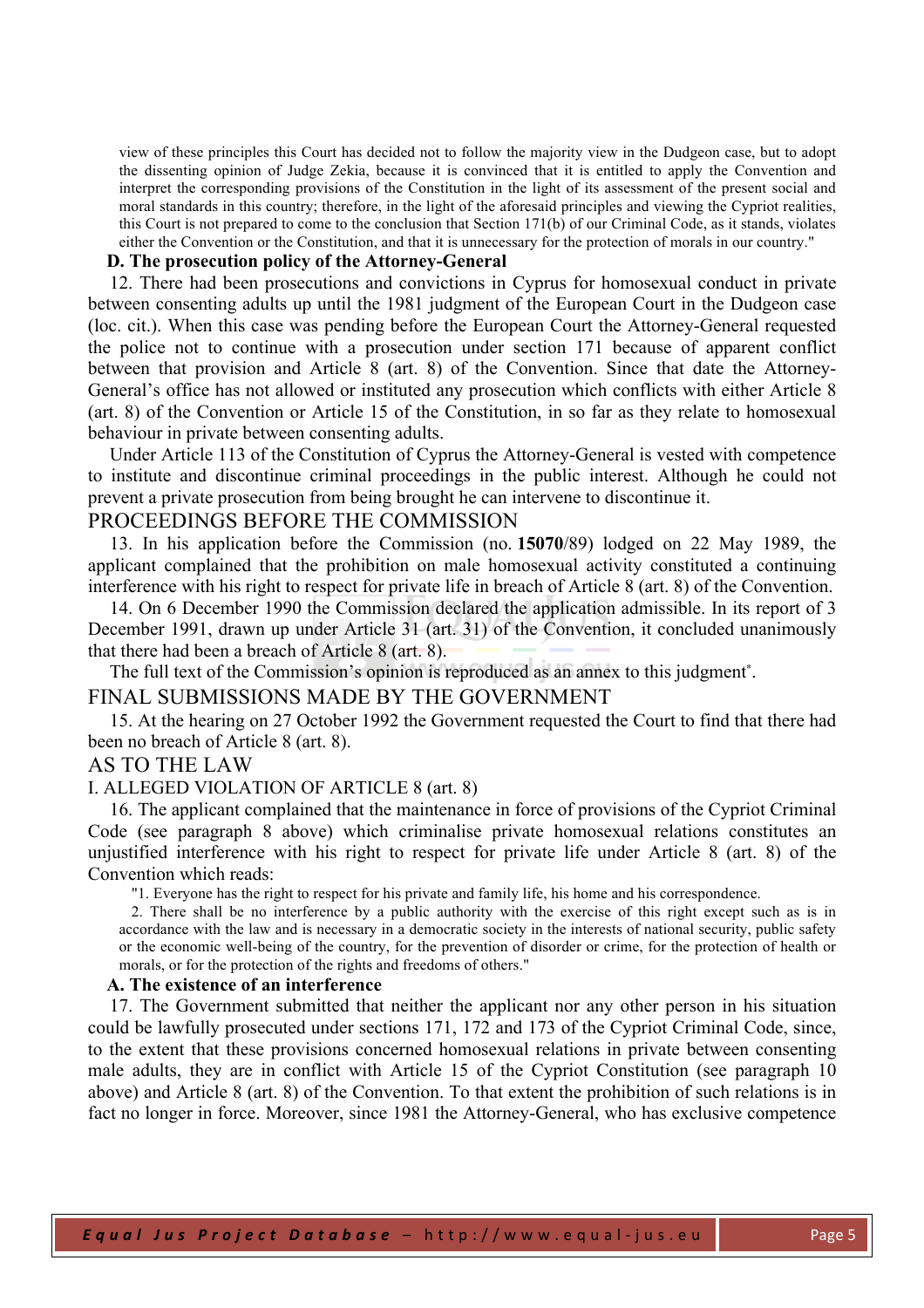to institute and discontinue criminal proceedings, has not brought or permitted a prosecution in respect of such homosexual conduct (see paragraph 12 above). Accordingly, there being no risk of prosecution, there is no interference with the applicant's rights under Article 8 (art. 8).

18. The applicant disagreed. In his view, the impugned provisions are still in force. He pointed to the statements of various Government ministers who, by objecting to the amendment of the law, had implicitly acknowledged its validity (see paragraph 9 above). Moreover, the policy of the Attorney-General not to prosecute could change at any time and a member of the public could bring a private prosecution against the applicant. There is thus no guarantee that he will not be prosecuted.

19. For the Commission, the applicant's fear of prosecution could not be regarded as unfounded.

20. The Court first observes that the prohibition of male homosexual conduct in private between adults still remains on the statute book (see paragraph 8 above). Moreover, the Supreme Court of Cyprus in the case of Costa v. The Republic considered that the relevant provisions of the Criminal Code violated neither the Convention nor the Constitution notwithstanding the European Court's Dudgeon v. the United Kingdom judgment of 22 October 1981 (Series A no. 45) (see paragraph 11 above).

21. The Government, however, have maintained that this case was decided by the Supreme Court in June 1982, prior to the Norris v. Ireland judgment of 26 October 1988 (Series A no. 142) and before the implications of the Dudgeon decision were properly understood; and further that since the Costa case did not concern private homosexual relations between adults the Supreme Court's remarks concerning the Dudgeon judgment were obiter dicta.

22. In the Court's view, whatever the status in domestic law of these remarks, it cannot fail to take into account such a statement from the highest court of the land on matters so pertinent to the issue before it (see, mutatis mutandis, the Pine Valley Developments Ltd and Others v. Ireland judgment of 29 November 1991, Series A no. 222, pp. 23-24, para. 52).

23. It is true that since the Dudgeon judgment the Attorney-General, who is vested with the power to institute or discontinue prosecutions in the public interest, has followed a consistent policy of not bringing criminal proceedings in respect of private homosexual conduct on the basis that the relevant law is a dead letter.

Nevertheless, it is apparent that this policy provides no guarantee that action will not be taken by a future Attorney-General to enforce the law, particularly when regard is had to statements by Government ministers which appear to suggest that the relevant provisions of the Criminal Code are still in force (see paragraph 9 above). Moreover, it cannot be excluded, as matters stand, that the applicant's private behaviour may be the subject of investigation by the police or that an attempt may be made to bring a private prosecution against him.

24. Against this background, the Court considers that the existence of the prohibition continuously and directly affects the applicant's private life. There is therefore an interference (see the above-mentioned Dudgeon and Norris judgments, Series A nos. 45 and 142, pp. 18-19, paras. 40-41, and pp. 17-18, paras. 35-38).

## **B. The existence of a justification under Article 8 para. 2 (art. 8-2)**

25. The Government have limited their submissions to maintaining that there is no interference with the applicant's rights and have not sought to argue that there exists a justification under paragraph 2 of Article 8 (art. 8-2) for the impugned legal provisions. In the light of this concession and having regard to the Court's case-law (see the above-mentioned Dudgeon and Norris judgments, pp. 19-25, paras. 42-62, and pp. 18-21, paras. 39-47), a re-examination of this question is not called for.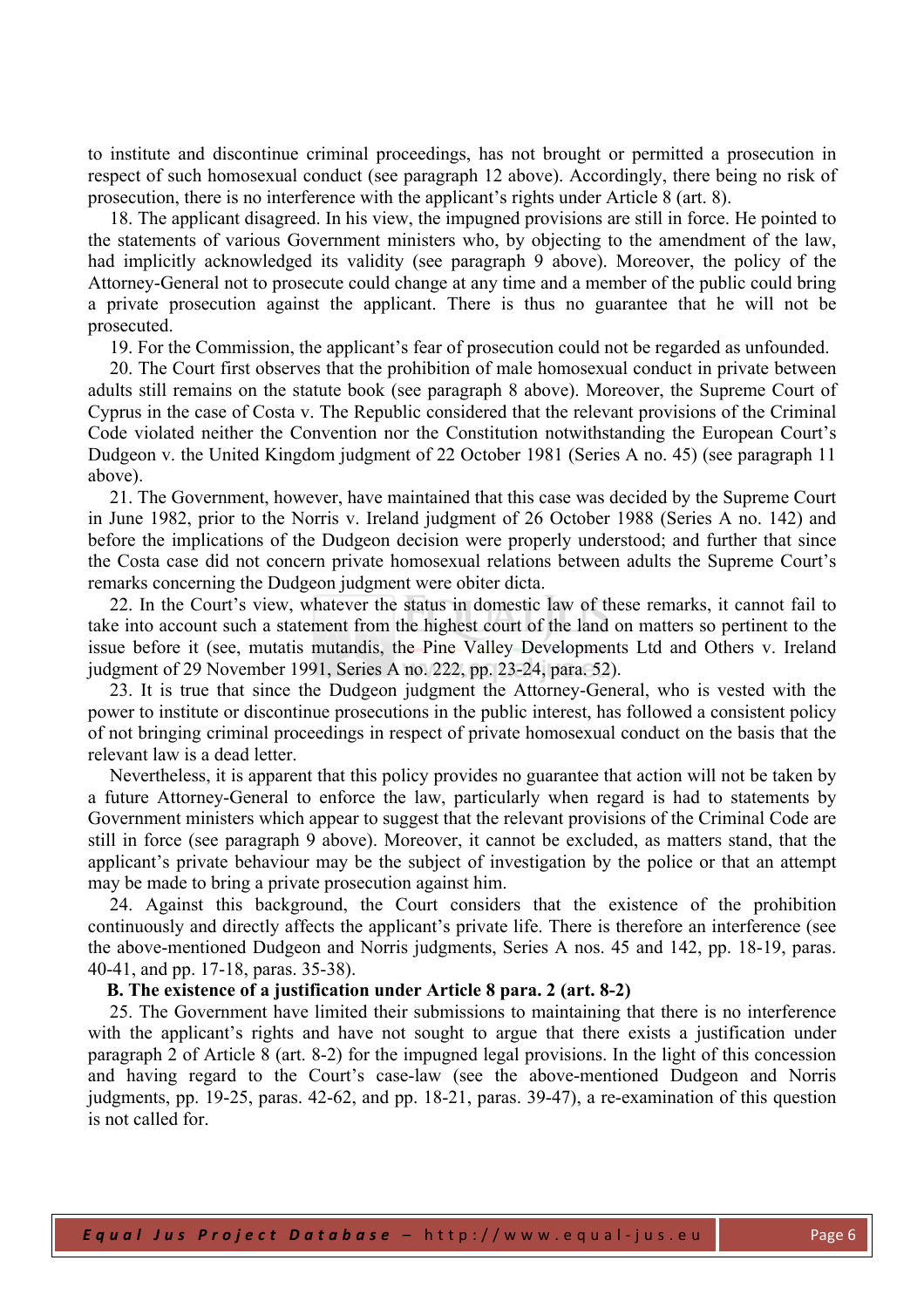# **C. Conclusion**

26. Accordingly, there is a breach of Article 8 (art. 8) in the present case.

II. APPLICATION OF ARTICLE 50 (art. 50)

27. Under Article 50 (art. 50) of the Convention:

"If the Court finds that a decision or a measure taken by a legal authority or any other authority of a High Contracting Party is completely or partially in conflict with the obligations arising from the ... Convention, and if the internal law of the said Party allows only partial reparation to be made for the consequences of this decision or measure, the decision of the Court shall, if necessary, afford just satisfaction to the injured party."

## **A. Damage**

28. The applicant first submitted that he should be awarded a sum to compensate him for the amount of time he has lost from his work as a self-employed architect by participating in the Strasbourg proceedings as well as an amount for mental stress and suffering.

29. Both the Government and the Delegate of the Commission considered that no award should be made.

30. The Court considers that, in the circumstances of the case, the finding of a breach of Article 8 (art. 8) constitutes sufficient just satisfaction under this head for the purposes of Article 50 (art. 50).

## **B. Costs and expenses**

31. The applicant also claimed 7,730 Cyprus pounds in respect of legal fees and 2,836 Cyprus pounds by way of travelling, subsistence and other out-of-pocket expenses connected with the Strasbourg proceedings.

32. The Government considered that it would be fair and reasonable to limit the award of costs to 1,000 Cyprus pounds but had no objection to awarding the full amount claimed for expenses.

33. Taking its decision on an equitable basis, as required by Article 50 (art. 50), and applying the criteria laid down in its case-law, the Court holds that the applicant should be awarded 4,000 Cyprus pounds in respect of fees together with the full amount claimed by way of expenses. FOR THESE REASONS, THE COURT Wedual-jus.eu

1. Holds by eight votes to one that there is a breach of Article 8 (art. 8) of the Convention;

- 2. Holds unanimously that Cyprus is to pay the applicant, within three months, the sum of 6,836 (six thousand, eight hundred and thirty-six) Cyprus pounds in respect of costs and expenses;
- 3. Dismisses unanimously the remainder of the claim for just satisfaction.

Done in English and in French, and delivered at a public hearing in the Human Rights Building, Strasbourg, on 22 April 1993.

> Rolv RYSSDAL President

Marc-André EISSEN

#### Registrar

In accordance with Article 51 para. 2 (art. 51-2) of the Convention and Rule 53 para. 2 of the Rules of Court, the following separate opinions are annexed to this judgment:

(a) concurring opinion of Mr Matscher;

(b) dissenting opinion of Mr Pikis.

R<sub>R</sub>  $M.-A.E.$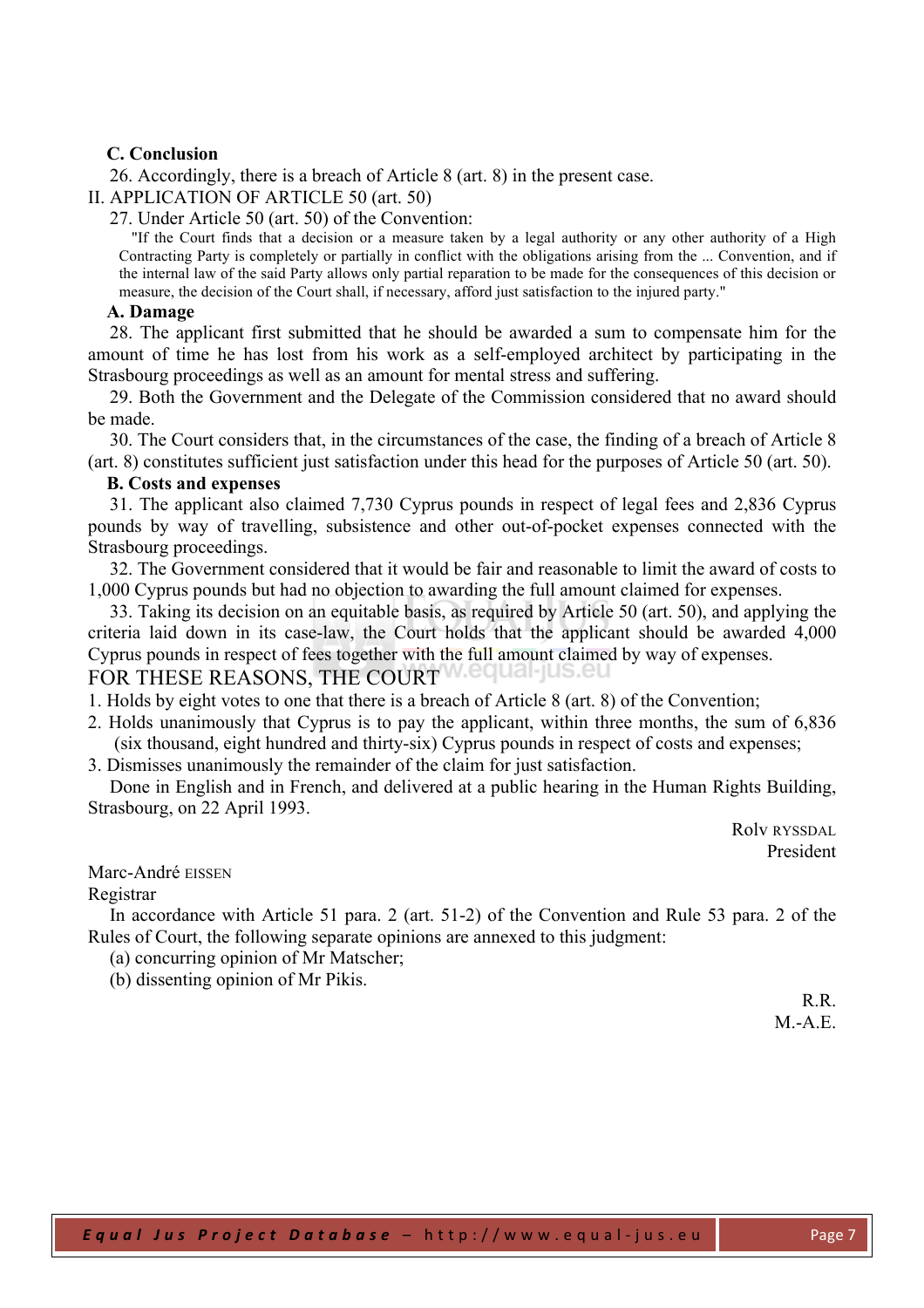# CONCURRING OPINION OF JUDGE MATSCHER *(Translation)*

In this case I voted with the majority for a violation because - in contrast to the position in the cases of Dudgeon v. the United Kingdom (Series A no. 45, dissenting opinion, p. 33) and Norris v. Ireland (Series A no. 142, dissenting opinion, p. 24) - the applicant can claim to be a victim within the meaning of Article 25 (art. 25).

However, in order to dispel any misunderstanding which might arise from the reference in the present judgment to the case of Costa v. The Republic (at paragraph 20 in the "As to the law" part), which dealt with a different situation (correctly described at paragraph 11 in the "As to the facts" part), I wish to make clear how I interpret the Court's case-law in this area (see the two cases cited above). In my view, Article 8 (art. 8) will be infringed only where the law makes it a criminal offence for consenting adults to commit homosexual acts in private - and I would exclude from that rule a number of specific situations, for instance the abuse of a relationship in which one party is dependent on the other or carrying out such acts within a closed community, such as a boardingschool or a barracks, etc.

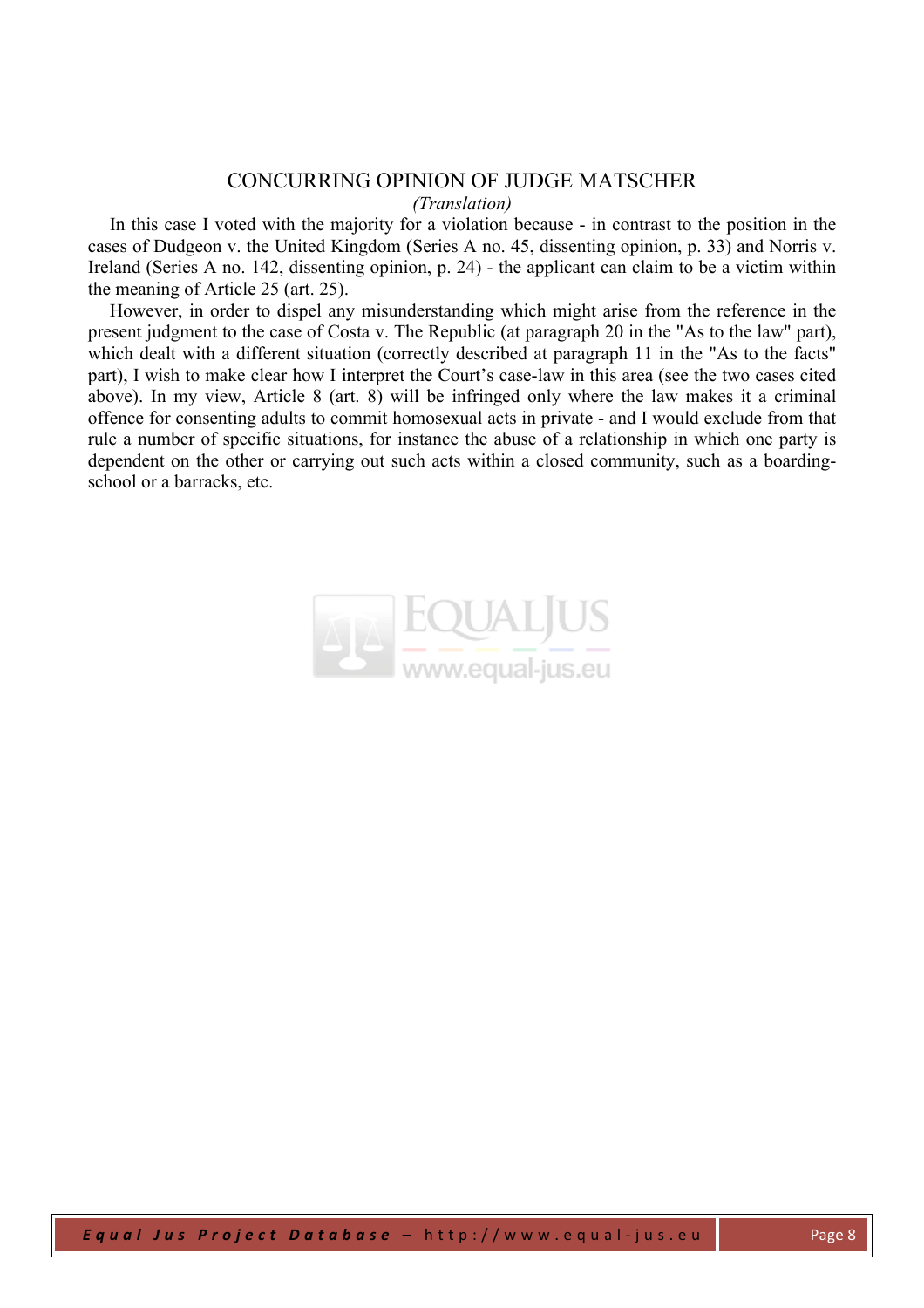# DISSENTING OPINION OF JUDGE PIKIS

The foremost issue in these proceedings, made clear in the judgment of the majority, is the state of Cyprus law respecting the criminalisation of homosexual acts between consenting male adults in private. That we had conflicting statements from the parties concerning the effect of Cyprus law on the subject is in itself indicative of the complexity of the issue and a reflection of the difficulties inherent in the identification and definition of the domestic law of Cyprus following the introduction of the Constitution, coincidentally upon the proclamation of its independence.

The Constitution of Cyprus ("the Constitution") came into force simultaneously with the declaration of the country as an independent State in 1960. Article 179 established the Constitution to be the supreme law of the Republic and prohibited the enactment of any law or decision repugnant to or inconsistent with any of its provisions. An important aspect of the Constitution is Part II, safeguarding the fundamental rights and liberties of the individual. It is a comprehensive charter of human rights modelled upon the Convention. Among the rights guaranteed is that of respect for private life (Article 15.1) founded on the provisions of Article 8 (art. 8) of the Convention.

To avoid a legal vacuum in the domestic law of the land, the Constitution saved, subject to qualification, the legislation in force before independence. This was achieved by Article 188 of the Constitution. The adoption of laws predating the Constitution was subject to an important and allembracing reservation designed to uphold the supremacy of the Constitution. While saving laws antedating the Constitution, Article 188.1 expressly made their sustainment dependent upon the compatibility of their provisions with the supreme law, the Constitution. The saving was subject to the condition that such laws would be construed and applied "... with such modification as may be necessary to bring them into conformity with this Constitution". The term "modification" is broadly defined by Article 188.5. It includes not only amendment and adaptation which are incidental to the power to modify but repeal as well.

As a result, colonial laws or any part of them that could not be reconciled with or brought into conformity with the Constitution by a legitimate process of modification, ceased to be part of the law or survived in such form as to be compatible with its provisions.

The function of adjusting colonial legislation to the Constitution was entrusted to the judiciary to be exercised in the context of the transaction of ordinary judicial business. Article 188.4 provided:

"Any court in the Republic applying the provisions of any such law which continues in force under paragraph 1 of this Article, shall apply it in relation to any such period, with such modification as may be necessary to bring it into accord with the provisions of the Constitution including the Transitional Provisions thereof."

Inevitably the task of streamlining colonial laws with the Constitution was a slow and laborious process, the more so as the term "law" included, in addition to the statutory law, rules and regulations too (Article 188.5).

As a consequence of Article 188 of the Constitution, a multitude of laws and regulations were kept in force subject to modification, including the 354 chapters of codified colonial legislation of which the Criminal Code with its 374 sections (creating an almost equal number of offences) was but one - CAP.154. The absence of an authoritative pronouncement on the conformity of any such law with the Constitution did not raise any presumption about its compatibility. This is not to say that litigants, including the Office of the Attorney-General, did not frequently refer to the colonial statute book as a readily available guide to the law on any given subject.

Article 15.1 of the Constitution safeguarded respect for private life as a fundamental human right to the same extent and with similar aspirations as Article 8 (art. 8) of the Convention. The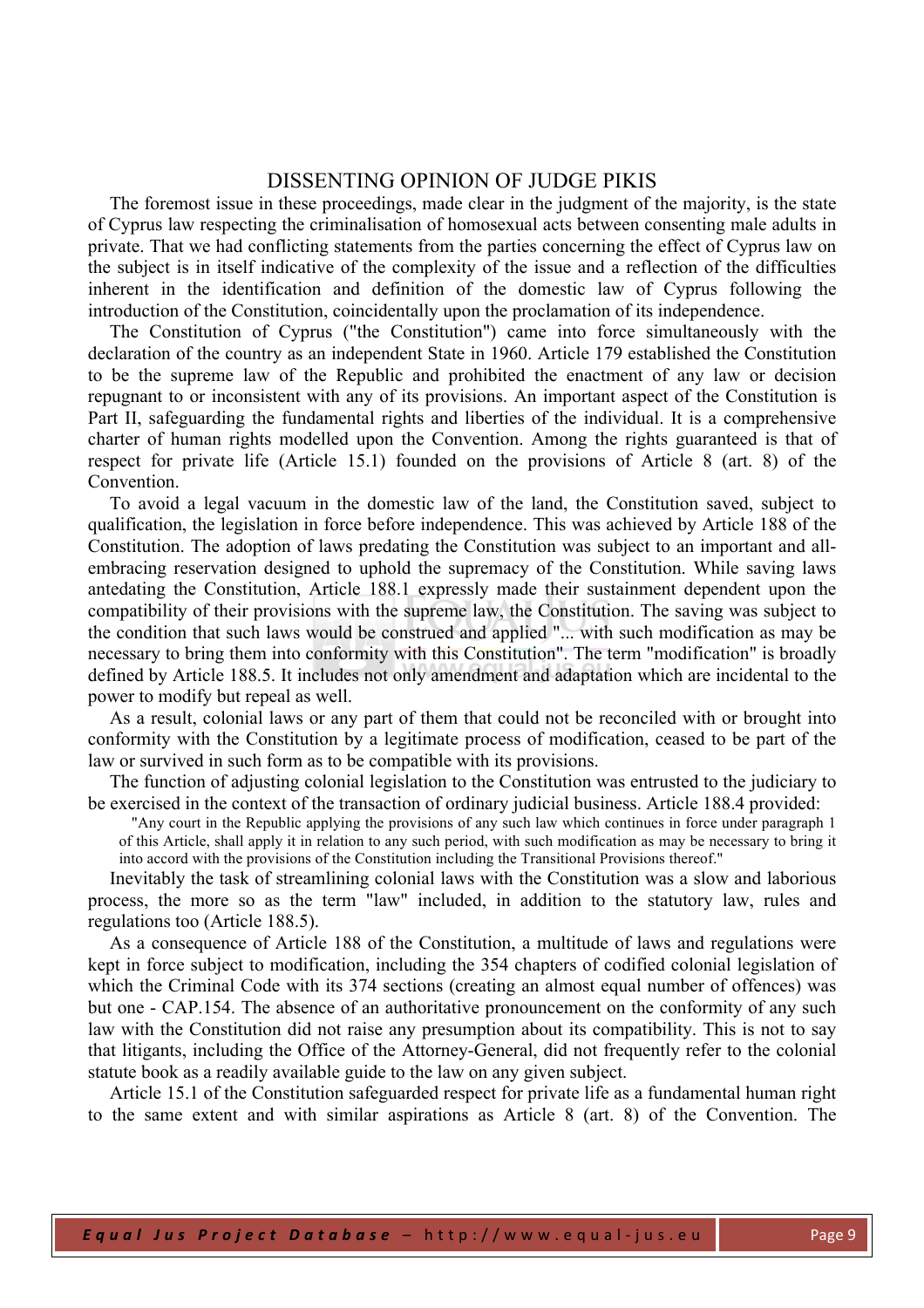Convention itself, including Article 8 (art. 8), was adopted as part of the domestic law of Cyprus by the enactment of ratification Law 39/62; and inasmuch as this law incorporated treaty obligations of Cyprus, its provisions had a superior force to those of any other municipal law (Article 169.3 of the Constitution), rendering inoperative any aspect of such legislation that conflicted with the Convention. In sum, legislation in force before independence had to conform as a condition for its validity to the provisions of the Constitution, including those of Article 15.1 and, as from 1962, it should not run contrary to the Convention, including Article 8 (art. 8). Moreover, Article 35 of the Constitution, an addendum to Part II of the Constitution, imposed a duty on all authorities of the State to secure within the limits of their respective competence the efficient application of fundamental human rights. Article 35 provides:

"The legislative, executive and judicial authorities of the Republic shall be bound to secure, within the limits of their respective competence, the efficient application of the provisions of this Part."

The rights safeguarded by Article 15 could be circumscribed only in the manner and for the purposes specified in Article 15.2. The wording of Article 15.2 broadly corresponds with that of Article 8 para. 2 (art. 8-2) of the Convention. It is acknowledged that since independence no law was enacted aimed or purporting to limit or curtail the right of respect for private life; and no law was passed criminalising any form of homosexual conduct between consenting adults in private. In Police v. Hondrou and Another (decided on 6 April 1962, 3 Reports of Supreme Constitutional Court, p. 82), the Supreme Constitutional Court concerned itself with the prerequisites for the limitation of fundamental human rights. The following passage from the judgment of the court (delivered by Forsthoff, P.), illuminates judicial approach to the subject:

"It is only the people of a country themselves, through their elected legislators, who can decide to what extent its fundamental rights and liberties, as safeguarded by the Constitution, should be restricted or limited and this principle is inherently contained in all constitutions, such as ours, which expressly safeguard the fundamental rights and liberties and adopt the doctrine of the separation of powers."

It follows from the above that the criminalisation of homosexual acts between consenting adults in private rested solely and exclusively on the compatibility of the provisions of section 171 of the Criminal Code with Article 15 of the Constitution and, as from 1962, with Article 8 (art. 8) of the Convention too.

The ambit of fundamental human rights incorporated in the Convention (foreshadowed by the Universal Declaration of Human Rights of 1948) was not immediately identifiable or recognisable. This is certainly true of Cyprus. A number of prosecutions was founded on section 171 and convictions recorded for homosexual acts between consenting adults in private, without any question having been raised concerning the compatibility of section 171 with Article 15.1 of the Constitution or Article 8 (art. 8) of the Convention. It is no coincidence, I believe, but it is for similar reasons that we had no authoritative pronouncement on the effect of Article 8 (art. 8) and its implications respecting homosexual acts between consenting adults in private before the decision in Dudgeon v. the United Kingdom (judgment of 22 October 1981, Series A no. 45); a decision not so much concerned with the breadth of the right of respect for private life as with the acceptability of limitations to the right introduced in the interest of the "protection of morals" or the "protection of the rights and freedoms of others". Sexual conduct, it was affirmed, whatever its nature between consenting adults, is an inherent aspect of private life. The voluntary sexual choices and pursuits of adults in private are their exclusive business. Such is the breadth of the right of respect for the private life of the individual in the area under consideration.

The decision in Dudgeon was followed and applied in the case of Norris v. Ireland with similar consequences (judgment of 26 October 1988, Series A no. 142).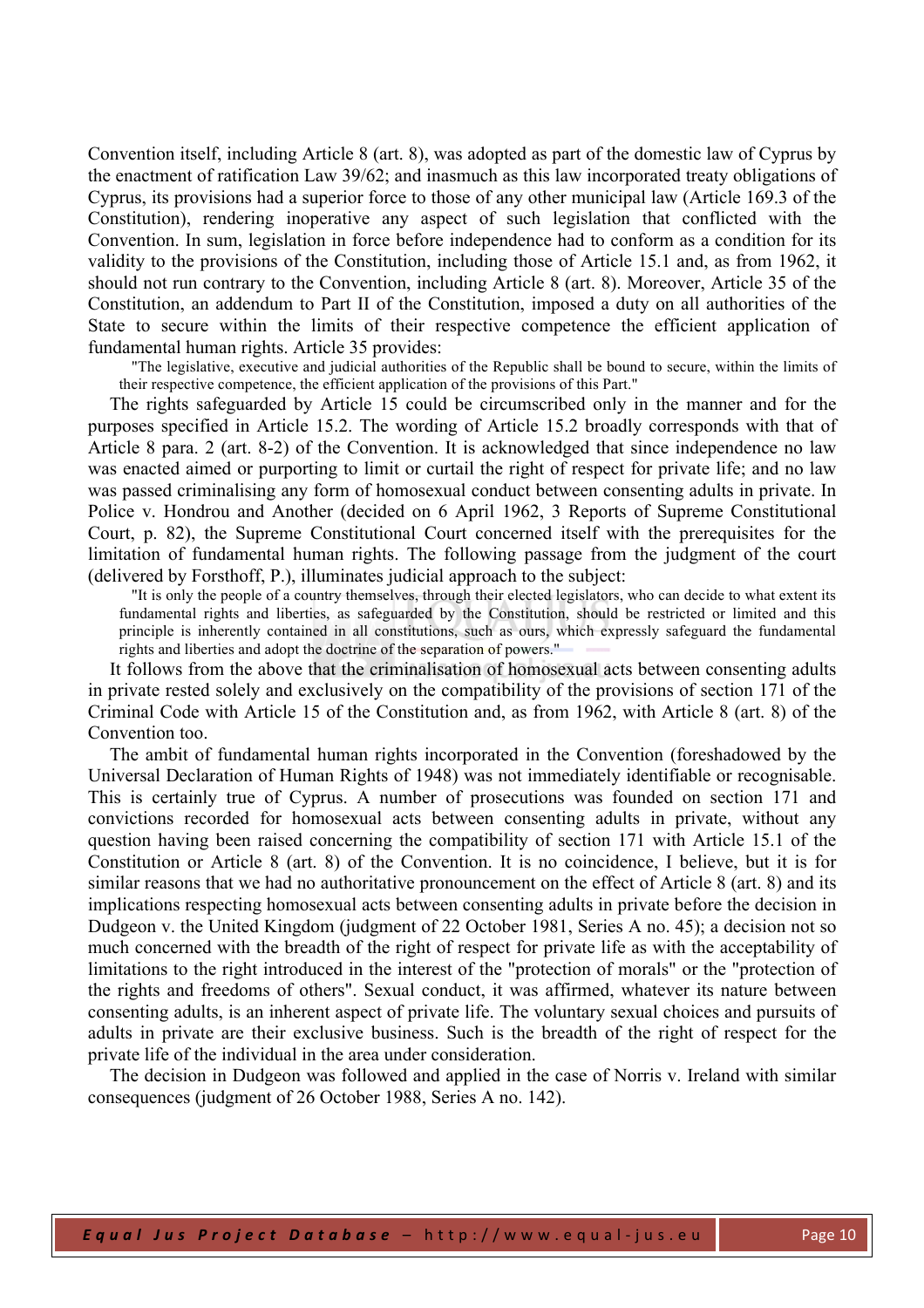The Cyprus Government submitted that they accept the decisions of this Court in Dudgeon and Norris as definitive of the ambit of the right of respect for private life with regard to homosexual acts committed between consenting adults in private and the inamenity to subject it to limitations; and they have not sought to justify section 171 of the Criminal Code as a legitimate limitation of the right. On the contrary, they take the view that section 171 is incompatible with Article 15 of the Constitution and on that account ceased to be part of the law of Cyprus since independence. Their argument is as follows: prosecutions mounted under section 171 of the Criminal Code before the decision in Dudgeon, were founded on a misconception of the implications of Article 15 of the Constitution and Article 8 (art. 8) of the Convention. When stock was taken of their effect from the decision in the Dudgeon case, they treated section 171 as having ceased to be part of the law of Cyprus; consequently, no prosecution was instituted ever since for homosexual acts between consenting adults in private. The changed attitude of the Attorney-General is not attributed to any policy decision evolved within the context of his discretionary powers but to a reassessment of the content and effect of the right of respect for private life. In the light of the above, they argued that the fear of applicant Modinos about a possible violation or compromise of his rights safeguarded by Article 8 (art. 8) of the Convention has no foundation.

The applicant for his part, submitted that the fear and agony he experiences about the perils to his right of respect for his private life are real and referred to a series of facts that reinforce them:

1. the omission of the State to formally abolish section 171 of the Criminal Code;

2. statements made by three successive Ministers of Justice to the effect that they would not initiate legislation to expunge section 171 from the Criminal Code or exclude from its province homosexual acts between consenting adults in private;

3. police investigations into alleged homosexual acts between consenting adults in private. Here it must be noted that the Government denied that any investigations were conducted into homosexual acts between consenting adults in private.

On the other hand, the Attorney-General's decision not to prosecute is no certain assurance for respect of his right safeguarded by Article 8 (art. 8) of the Convention. In effect, his counsel argued, it represents a policy decision liable to change at any future date. Furthermore, a private prosecution cannot be ruled out, which is in itself a source of anxiety.

The fear of the applicant is made more oppressive still by the decision of the Supreme Court of Cyprus in Costa v. The Republic (2 Cyprus Law Reports, p. 120 [1982]), especially the view taken that section 171 of the Criminal Code represents, in the context of the moral fabric of Cyprus, a legitimate limitation of the rights safeguarded by Article 15 of the Constitution and Article 8 (art. 8) of the Convention.

Notwithstanding the vigour and lucidity with which the parties argued their case, I consider it regrettable that neither of them made reference to the case-law of the Supreme Court of Cyprus subsequent to the decision in Costa, definitive of the rights safeguarded by Article 15.1 of the Constitution and the consequences attendant upon breach of fundamental human rights safeguarded by the Constitution. I feel I can, indeed I ought to, draw upon my knowledge of Cyprus case-law to which I drew the attention of my brethren, in determining matters at issue in these proceedings. After all, the cardinal issue, as indicated at the outset of this judgment, revolves around the state of Cyprus law, in particular whether it criminalises homosexual acts between consenting adults in private.

After due consideration of the case, I have come to a contrary decision from the remaining members of the Court. My reasons for dissenting will become more readily understood if I were to recount the basic reasons founding the decision of the Court. The right of the applicant safeguarded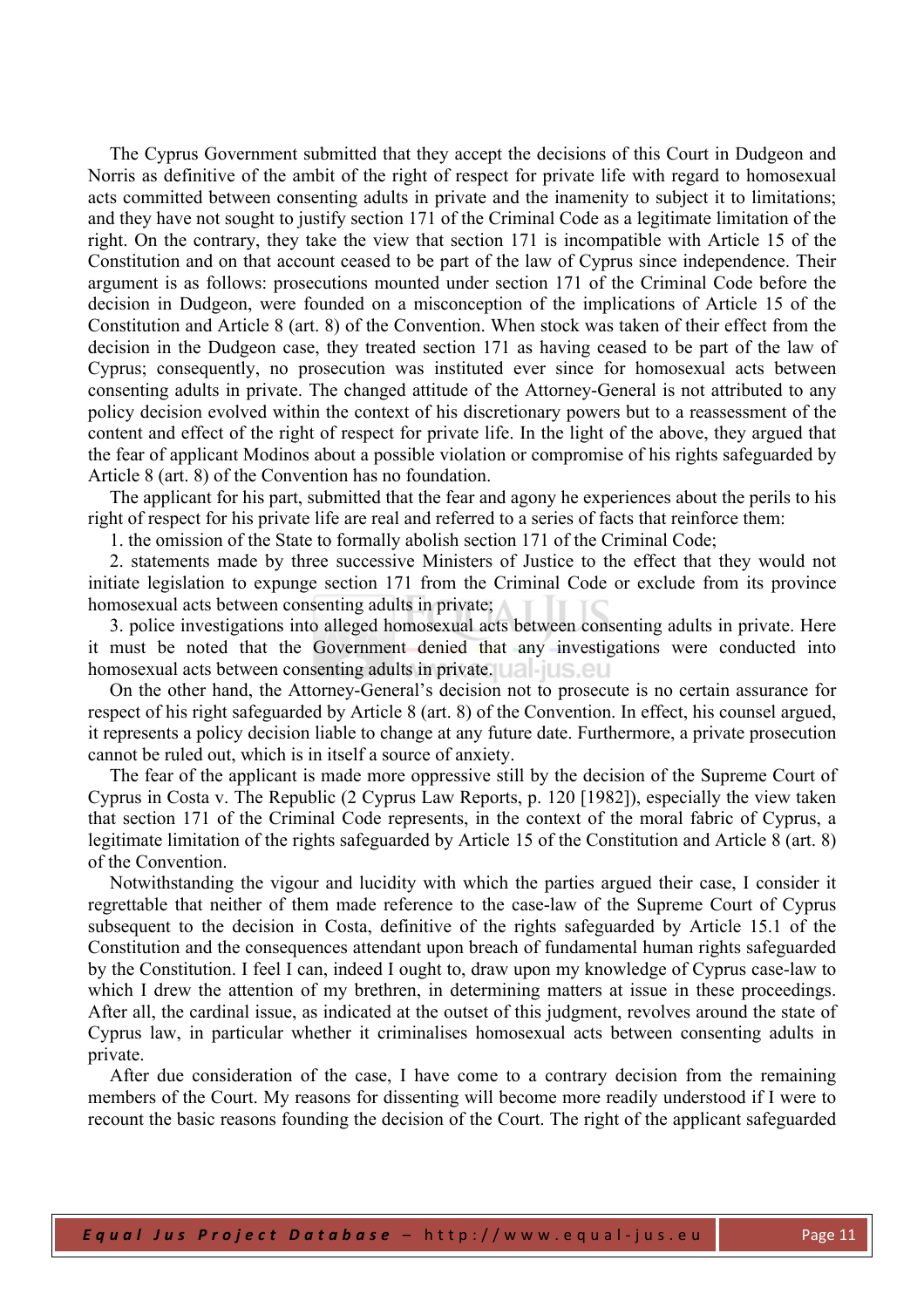by Article 8 (art. 8) of the Convention is imperilled by the continued presence of section 171 in the Criminal Code. Ministerial statements, indicating unwillingness to introduce legislation to abolish section 171, signify governmental approval of its preservation in the statute book. The pronouncements in Costa cannot, whatever their juridical status, but be treated as weighty judicial statements bearing upon the validity of section 171. Moreover, the policy of the Attorney-General not to prosecute cannot be divorced from the views of the incumbent of the post and provides no certain assurance for the future. Consequently, the risk of a prosecution by public authorities is ever present, whereas a private prosecution cannot be ruled out; therefore, the protection of this Court is necessary to sustain the efficacy of the rights of the applicant safeguarded by Article 8 (art. 8) of the Convention.

Below I explain my reasons for coming to a contrary conclusion but, before doing so, I must note the existence of an error in the findings of the Commission under the heading "Relevant domestic law and practice". In paragraph 24 it is stated that the offence in Costa "had been committed in private in a tent but within the sight of another person who was legitimately using the same tent". Thereafter, an extract is quoted from the judgment of the Court in Costa, indicating the reasons that justify in Cyprus the criminalisation of homosexual acts between consenting adults in private, in the interests of the protection of morals. Thus, the impression is conveyed that the remarks of the Court in Costa were necessary for the resolution of an issue involving homosexual acts in private. Presumably, the Commission had identified the subject at issue in the Costa case by reference to the headnote of the report that erroneously omitted the word "not" between "committed" and "in private" from the relevant text of the judgment. In the case of Costa, the offence did not concern the commission of acts of sodomy in private but in a tent temporarily set up to accommodate soldiers during military exercises and inevitably subject to overseeing by military authorities.

Now, the reasons for my dissent:

A. The presence of section 171 in the Criminal Code does not of itself suggest that it continues to be part of the law. A study of the case-law of Cyprus since independence indicates that, notwithstanding the effluxion of thirty or more years since independence, the course of reconciling colonial legislation with the Constitution is by no means complete. This is exemplified by two recent decisions of the Supreme Court of Cyprus: In The United Bible Societies (Gulf) v. Hadjikakou (Civil Appeal No. 7413, decided on 28 May 1990 - not yet reported in the official series), it was decided that the relevant provisions of the Civil Procedure Rules in force before independence, providing for the service of process on non-Greek or Turkish litigants, in English the official language before independence - were incompatible with the Constitution and on that account they should be applied with necessary modification to bring them into accord with the Constitution; an exercise resulting in the substitution of the official languages of the State, Greek and Turkish, for the English language. A more recent example still is the case of Republic v. Samson (Civil Appeal No. 8532, decided by the plenum of the Supreme Court on 26 September 1991 - not yet reported in the official series), where it was held that the provisions of the Prisons Regulation Law (part of the codified law of Cyprus at the time of independence) - CAP.286, conferring power on the Prisons Authorities to reduce sentence, should be applied in a manner compatible with the doctrine of separation of powers underlying the Constitution, making the judiciary the sole arbiters of the punishment for breach of penal laws.

B. Not only Ministers have no say in the prosecution of crime but in their official endeavours to ascertain the law they must seek the advice of the Attorney-General. Article 113.2 of the Constitution provides that the Attorney-General "shall" be the legal adviser of the Executive, including Ministers. Consequently, ministerial statements on the subject of criminalisation of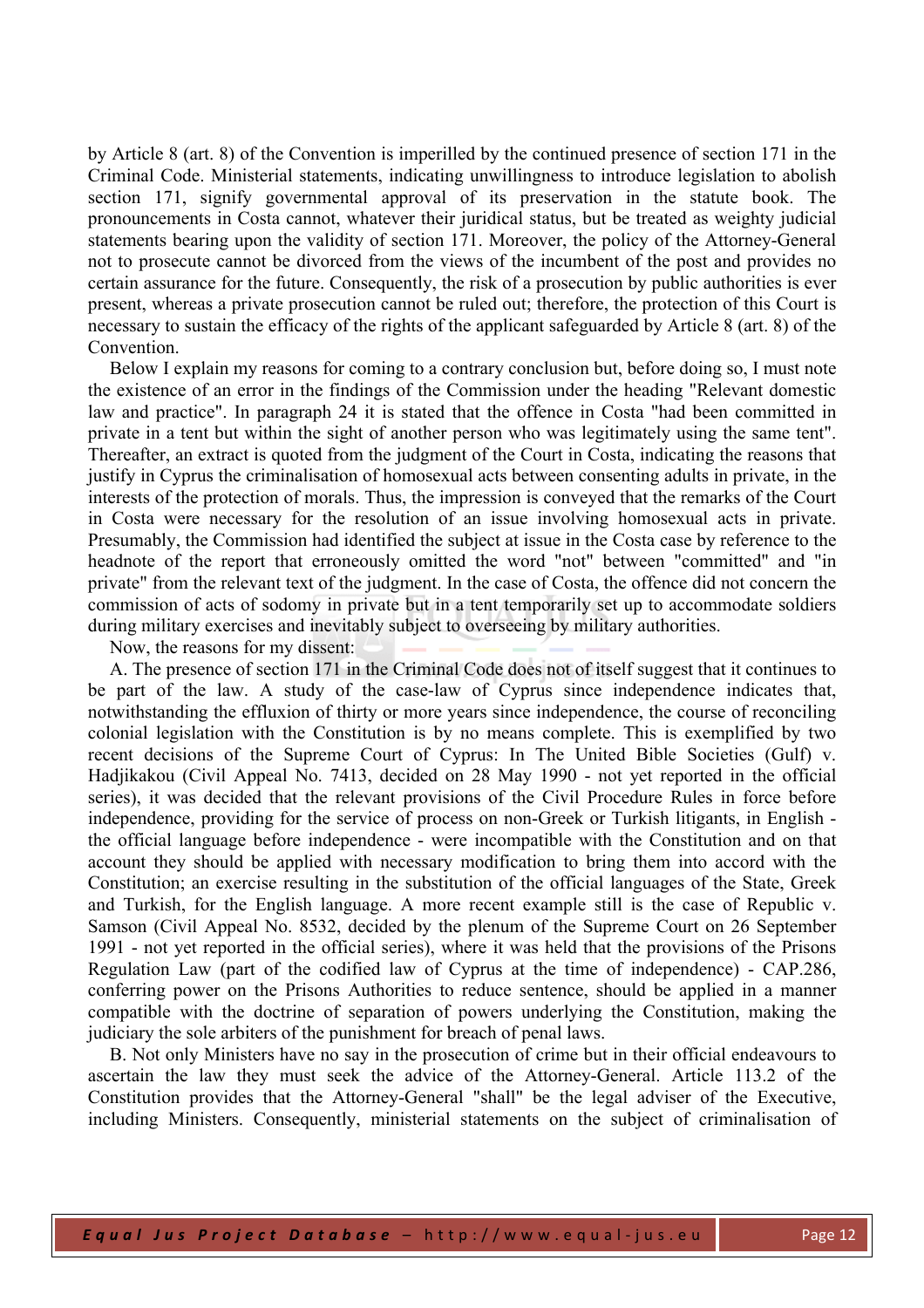homosexual acts in private are in no sense authoritative; moreover, they conflict with the view taken of the law by the legal adviser of government so they can be ignored as irrelevant.

The Attorney-General, it must be explained, is not a member of the Government but an independent officer of the Cyprus Republic, holding office on the same terms and conditions as judges of the Supreme Court (Article 112.4 of the Constitution).

C. The decision in Costa does not establish a binding judicial precedent concerning the compatibility of section 171 with Article 15 of the Constitution or as a legitimate limitation of the right safeguarded thereby or under Article 8 (art. 8) of the Convention, as part of the law of Cyprus (Law 39/62). In the judgment of the Court in Costa, it is made clear that the statements made and opinions expressed with regard to criminalisation of homosexual acts in private were of no direct relevance to the case under consideration; they were aimed to furnish an answer to arguments raised, broadening the issue before the Court. As such, they had no direct bearing on the outcome of the case. The offence of which Costa was convicted did not involve homosexual acts between consenting adults in private.

Judicial statements having no direct bearing on the resolution of matters at issue classify or qualify as obiter dicta. Under the Cyprus system of judicial precedent (as in other countries where the English system of judicial precedent applies), obiter dicta do not constitute an authoritative exposition of the law and as such are not binding. Only the ratio of a case, that is the reasons directly and inextricably supporting the outcome of the case, is binding in the sense of stare decisis. A Cyprus court is not bound to follow judicial pronouncements made obiter; of course, they do carry weight such as is warranted by the source of their emanation and the reasoning associated therewith. Hence the Attorney-General was justified not to treat the decision in Costa as an authoritative statement of the law concerning the applicability of section 171 of the Criminal Code, at any rate so far as it affected consensual homosexual acts in private.

Subsequent decisions of the Supreme Court diminish to the point of extinction any weight that might be attached to the obiter pronouncements in Costa.

The decision of the plenum of the Supreme Court in Police v. Georghiades (2 Cyprus Law Reports, p. 33 [1983]) is a landmark in the case-law of Cyprus. The Court was asked to decide, upon a question of law reserved for its opinion, whether evidence deriving from the overhearing of a conversation between a psychologist and his client by means of an electronic listening and recording device was admissible in evidence upon a charge of perjury preferred against the psychologist. The Supreme Court was asked to decide, inter alia, whether the obtaining of the evidence constituted a breach of the rights of the psychologist safeguarded by Article 15 and, if the answer was in the affirmative, whether it could be admitted in evidence. The Court held unanimously that the evidence had been obtained in breach of the rights safeguarded by Article 15 and Article 8 (art. 8) of the Convention amounting to a right of privacy. It was the first case since independence when the Supreme Court of Cyprus made a comprehensive survey on the right of respect for private life in the context of Article 15 of the Constitution and Article 8 (art. 8) of the Convention. The following passage from one of the two leading judgments in the case (given by myself) highlights the ambit of the right guaranteed by Article 15:

"The right to privacy is regarded as fundamental because of the protection it affords to the individuality of the person, on the one hand and, the space it offers for the development of his personality, on the other. Man is entitled to function autonomously in his private life and the right to privacy is aimed to shield him in this area from public gaze ..."

Elsewhere in the same judgment, it is explained that:

"The right to privacy, safeguarded by Article 15, is intended to establish the autonomy of the individual in his private and family life ..."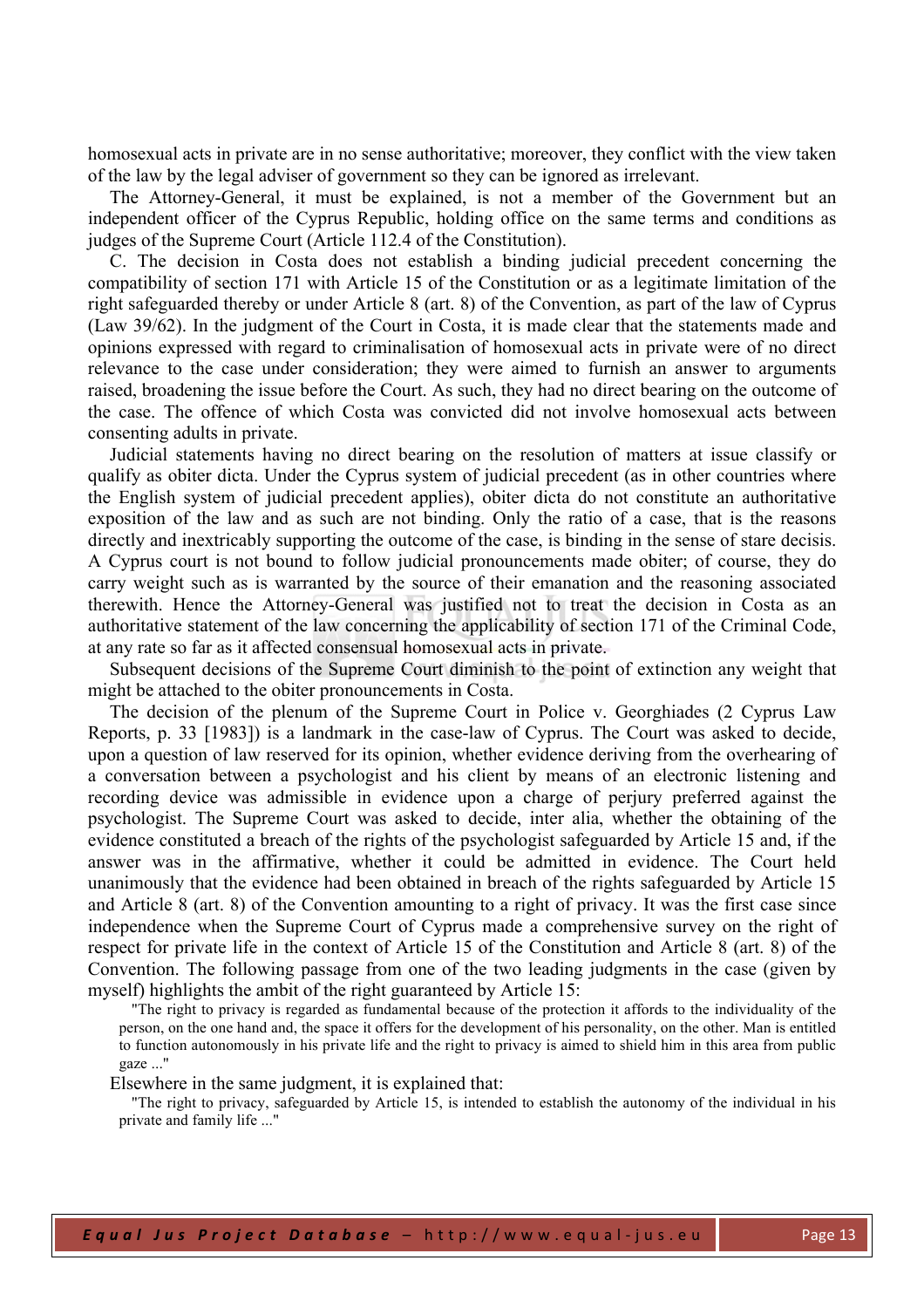In the same judgment it is explained that evidence obtained or resulting from breach of fundamental human rights is inadmissible under any guise or circumstances. The matter is put thus:

"I am of the opinion that the basic rights safeguarded in this part of the Constitution, those referring to fundamental freedoms and liberties, are inalienable and inhere in man at all times, to be enjoyed and exercised under constitutional protection. Interference by anyone, be it the State or an individual, is unconstitutional and, a right vests thereupon to the victim to invoke constitutional, as well as municipal, law remedies for the vindication of his rights. The rights guaranteed by Articles 15.1 and 17.1 fall in this category, aimed as they are, to safeguard the dignity of man and ensure a quality of life fit for man and his gifted nature."

The decision in Georghiades (supra) has been consistently applied by the courts of Cyprus since 1983. In Merthodja v. The Police (2 Cyprus Law Reports, p. 227 [1987]), the Supreme Court ruled, on the authority of Georghiades, that a statement amounting to a confession made by the accused (charged with the offence of publishing information relating to the defence works of the Republic contrary to section 50A of the Criminal Code) to the Police Authorities while detained contrary to law was ipso facto inadmissible as evidence stemming from a breach of the fundamental right of liberty safeguarded by Article 11 of the Constitution. More recently, in Police v. Yiallourou (Question of Law Reserved No. 279, given on 7 April 1992), the Court held, on the authority of Georghiades, that a telephone conversation constituted a matter of private life, irrespective of the content of the conversation. Consequently, telephone tapping constituted a violation of the right and on that account a rule of absolute exclusion of its content operated, making the evidence inadmissible for any purpose whatsoever.

The case-law of the Supreme Court of Cyprus establishes that the right to respect for private life, safeguarded by Article 15 of the Constitution and Article 8 (art. 8) of the Convention, should be given effect to in all its breadth and that no attempt to whittle it down can be countenanced by the Court. In the light of the aforesaid interpretation of the fundamental right of respect for private life, it can be predicated that section 171, to the extent that it criminalises homosexual acts between consenting adults in private, is no part of the law because of its repugnancy to Article 15 of the Constitution and Article 8 (art. 8) of the Convention (Law 39/62). The absence of a prosecution for such acts, for the past eleven or more years, can justifiably be regarded as a reflection of this reality.

D. Unlike the Norris case, the policy not to prosecute homosexual acts between consenting adults in private does not rest on the discretionary powers of the Attorney-General exercised by reference to the facts of each individual case but on the correct understanding that Cyprus law does not criminalise such conduct.

E. The risk of private prosecution is inexistent. Unlike the position in Ireland explained in the Norris case, there is no actio popularis in Cyprus. Only the victim of a crime can mount a private prosecution, as explained in the decision of the Supreme Court in Ttofinis v. Theocharides (2 Cyprus Law Reports, p. 363 [1983]). Only a party injured by criminal conduct is in law entitled to raise a private prosecution. Adults engaged in homosexual acts in private cannot, under any circumstances, be regarded as the victims of the conduct in which they voluntarily engage. The fact that no case of a private prosecution was cited for homosexual acts between consenting adults in private is no coincidence but a due reflection of the limitation of the right to raise a private prosecution. And so far as I am aware, no private prosecution was ever raised concerning homosexual acts in private.

F. In the Norris case the point was made that the complaint of the applicant must have a sound objective basis although actual violation is not necessary in order to validate it. The facts that the applicant was never harassed in his private personal affairs and that he has been able to propagate the causes of the "Liberation Movement of Homosexuals in Cyprus" of which he is the President,